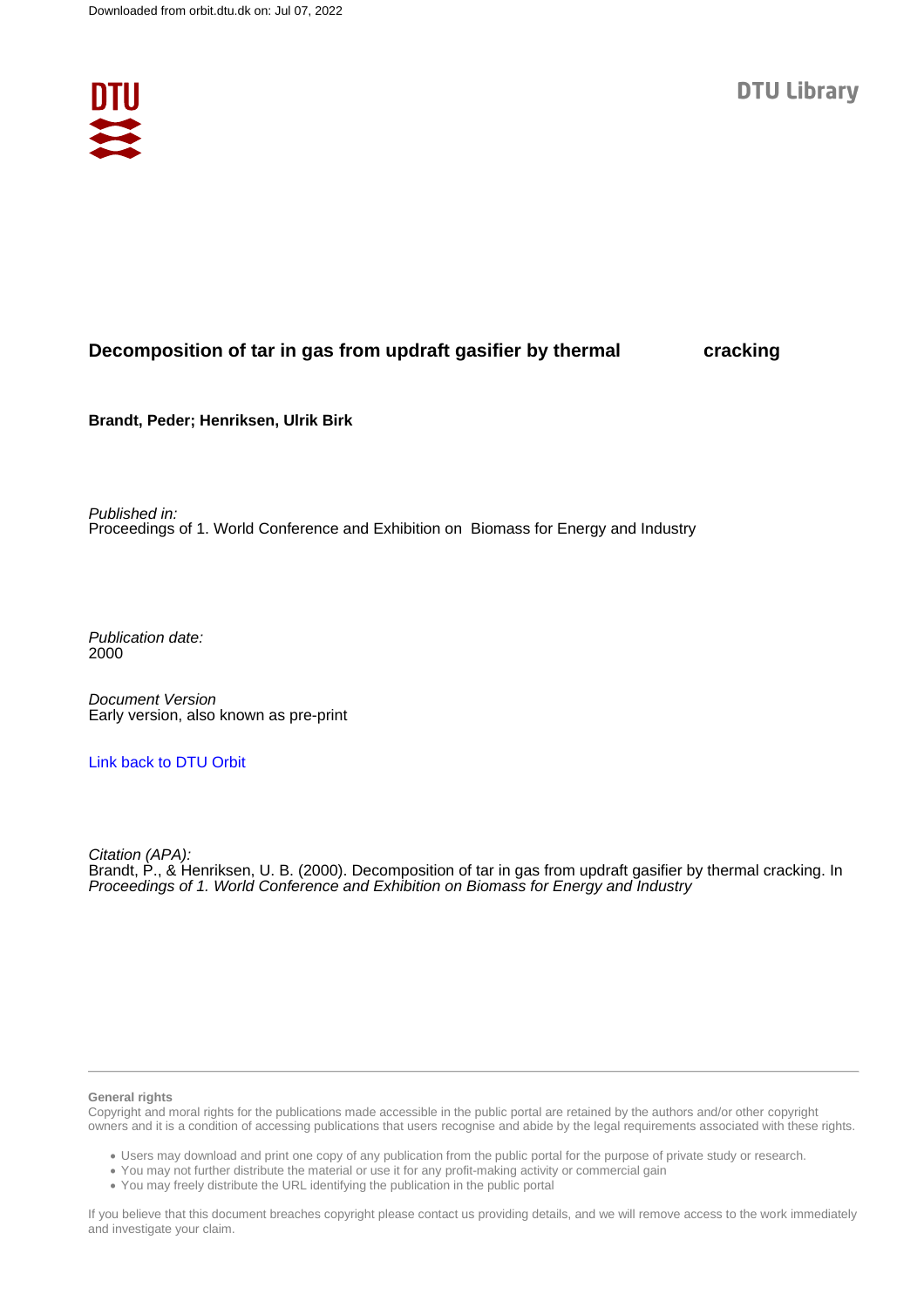## **DECOMPOSITION OF TAR IN GAS FROM UPDRAFT GASIFIER BY THERMAL CRACKING.**

Peder Brandt\* and Ulrik Henriksen Technical University of Denmark, Department of Energy Engineering Building 403, DTU, DK - 2800 Lyngby, Denmark Phone (+45) 45 25 41 72, Fax (+45) 45 93 57 61, E-mail uh@et.dtu.dk

*\* present location :*Brandt-Product&Development Kyringevej 47, DK-4100 Ringsted, Denmark Phone (+45) 57 80 37 60, Fax (+45) 57 80 37 66, E-mail bpu@post.tele.dk

ABSTRACT: Continuing earlier work with tar reduction by partial oxidation of pyrolysis gas [1] thermal cracking has been evaluated as a gas cleaning process. The work has been focusing on cleaning gas from updraft gasifiers, and the long term purpose is to develop a tar cleaning unit based on thermal cracking.

An experimental set-up has been built, in which a flow of contaminated gas can be heated up to 1290°C in a reactor made of pure Al<sub>2</sub>O<sub>3</sub>. Four measurements were made. Three with gas from a pyrolysis unit simulating updraft gasifier, and one with gas from an updraft gasifier. Cracking temperatures was 1200, 1250 and 1290°C, and the residence time at this temperature was 0.5 second.

The measurements show that at the selected residence time of 0.5 second, the gas flow in a thermal tar cracking unit has to be heated to at least 1250°C to achieve sufficient tar cleaning. At 1290°C, a tar content as low as 15 mg/Nm<sup>3</sup> was obtained on gas from an updraft gasifier. The lower heating value of the cleaned gas was 6.0 MJ/Nm<sup>3</sup>, and the energy content of the non condensable gasses was 19% higher than before cracking.

#### **1. INTRODUCTION**

Continuing previous work with partial oxidation of pyrolysis gas [1], thermal cracking has been evaluated as a gas cleaning process. The work has been focusing on cleaning gas from updraft gasifiers, and the long-term purpose is to develop a tar cleaning unit based on thermal cracking.

The primary purpose of the work was to find the temperature needed for sufficient cracking of tar in the gas from an updraft gasifier at a fixed residence time (0,5 second). The secondary purpose was to determine the composition of the gas after cracking.

The residence time was selected on the basis of practical process considerations keeping in mind that data from the literature show that a higher residence time makes it possible to lower the temperature and still obtain a sufficient tar reduction [2].

### **2. EXPERIMENTAL**

An experimental set-up has been built, in which a flow of contaminated gas can be heated up to a maximum temperature of 1290°C. The reactor in which the gas flows was made of pure  $Al<sub>2</sub>O<sub>3</sub>$  to ensure no catalytic reactions on the surface. Actions were taken to ensure good heat transfer from reactor wall to the gas. The reactor was placed in an oven with two heating zones with separate temperature regulation. Figure 1.

Temperatures in the reactor were measured at 8 points in the centre of the reactor. The temperature profile along the centre of the reactor is shown in Figure 2.



Figure 1. Reactor used in the experimental set-up.



- 

Figure 2. Temperature profile in reactor centre at 1290°C.

The tar content in the gas after cracking was measured by cooling the gas down to 15°C in a water-cooled condenser followed by a combined cottonwool and PUF aerosol filter. The water phase was collected in the condensate flask. Figure 3. After sampling the water phase was removed and the equipment was rinsed with acetone. The tar contaminated acetone was subsequently filtered for solids and analysed by GC/MS for light tars. Light tars were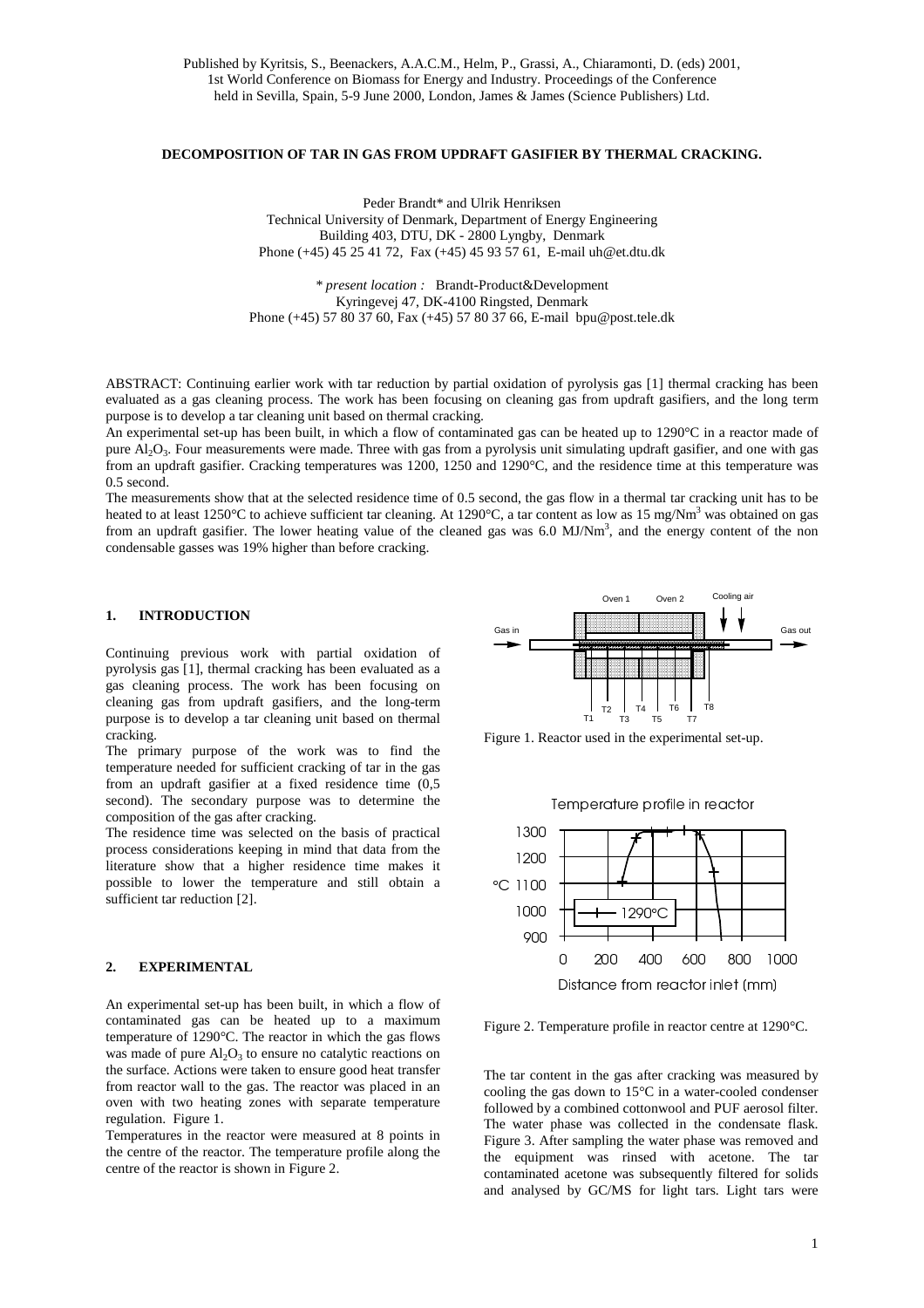defined as organic contaminants with retention times from phenol to pyrene (roughly 94u to 202u) using a non-polar 25-m fused silica column. The light hydrocarbons such as benzene, toluene and xylenes were not considered as tar compounds. The water phase was analysed for 27 PAH components and NVOC (non-volatile organic carbon)



Figure 3. Tar sampling equipment

Between the cracking reactor and the tar measuring equipment, a combined quartz and glass wool filter, heated to 120°C, was placed in order to measure soot and particulates in the gas. After sampling, the filter was dismounted, and a sample of the soot was taken for subsequent determination of volatile by TGA-analysis.

Test runs were made, cracking tars in a pyrolysis unit simulating updraft gasifier tars and cracking tars in gas from an updraft gasifier. Feed stock for the pyrolysis unit was straw, and feed stock for the updraft gasifier was wood chips.

**3. RESULTS AND DISCUSSION**

Four measurements were made. Three with the pyrolysis unit at 1200, 1250 and 1290°C and one with the updraft gasifier at 1290°C. The residence time for the gas at maximum temperature was 0.4 to 0.5 second. The contents of tar and soot in the gas are shown in Table I. The total content of light tar can be calculated as the sum of the light tar in the condenser, aerosol filter and in the soot. All three values are only present at the updraft measurement. The other measurements have been evaluated on the basis of the values that are present. According to Beenackers and Manuatis [3], the preferable tar content in gas for engine application are below 50 mg/Nm<sup>3</sup>. With a gas production of 2.6  $Nm^3/kg$  dry feed stock, this value is equal to 130 mg/kg dry feed stock. Comparing this value with the results in table I shows that cracking at 1200°C resulted in a to high tar content exceeding 1000 mg/kg dry feed stock. 1250°C was at the limit for sufficient tar reduction, and 1290°C gave the lowest value as expected.

The results from cracking tar from an updraft gasifier at 1290°C showed a slightly higher tar content than the pyrolysis unit experiment at same temperature. The total tar content in the cracked gas from the updraft gasifier can be calculated to be 32 mg/kg dry feed stock. This value is equal to 12 mg/Nm<sup>3</sup>, and 15 mg/Nm<sup>3</sup> including an estimated heavy tar fraction.

The high cracking temperature results in a production of soot. SEM-analyses (scanning electron microscope) of the soot show agglomerated particles with a size of  $0,1 \mu m$ . Soot in the gas was measured to be 3.6 g/kg dry feed stock at the updraft measurements.

|  |  | Table I. Tar and soot in gas after cracking. |
|--|--|----------------------------------------------|
|  |  |                                              |

| Temperature in reactor $\lceil \degree C \rceil$            | 1200      | 1250      | 1290      | 1290    |
|-------------------------------------------------------------|-----------|-----------|-----------|---------|
|                                                             |           |           |           |         |
| Gas producer                                                | Pyrolysis | Pyrolysis | Pyrolysis | Updraft |
| Light tar in condenser determined with GC/MS                | 670       | 21        |           | 7       |
| $\lceil \text{mg} / \text{kg} \rceil$ dry feed stock        |           |           |           |         |
| Light tar in aerosol filter determined with GC/MS           | 250       | n.d.      | 5         | 10      |
| $\lceil \text{mg} / \text{kg} \rceil$ dry feed stock        |           |           |           |         |
| Light tar in soot determined with GC/MS                     | n.d.      | n.d.      | n.d.      | 15      |
| $\lceil \frac{mg}{kg} \rceil$ kg dry feed stock.            |           |           |           |         |
| Soot in gas $[g / kg$ dry feed stock]                       | 4.8       | 6.6       | 6.3       | 3.6     |
| Soot. Volatile after drying. TGA [%]                        | 3         |           | 4         | 2       |
| PAH in condensate. Sum of 27 components                     | 19        | 0.021     | 0.033     | 0.070   |
| $\lceil \text{mg} / \text{kg} \rceil$ dry feed stock.       |           |           |           |         |
| NVOC in condensate                                          | 260       | 290       | 41        | 20      |
| $\lceil \text{mg } C / \text{kg} \rceil$ feed stock         |           |           |           |         |
| $M_{\odot}$ and $A_{\odot}$ and $A_{\odot}$ and $A_{\odot}$ |           |           |           |         |

Note n.d.: not detected